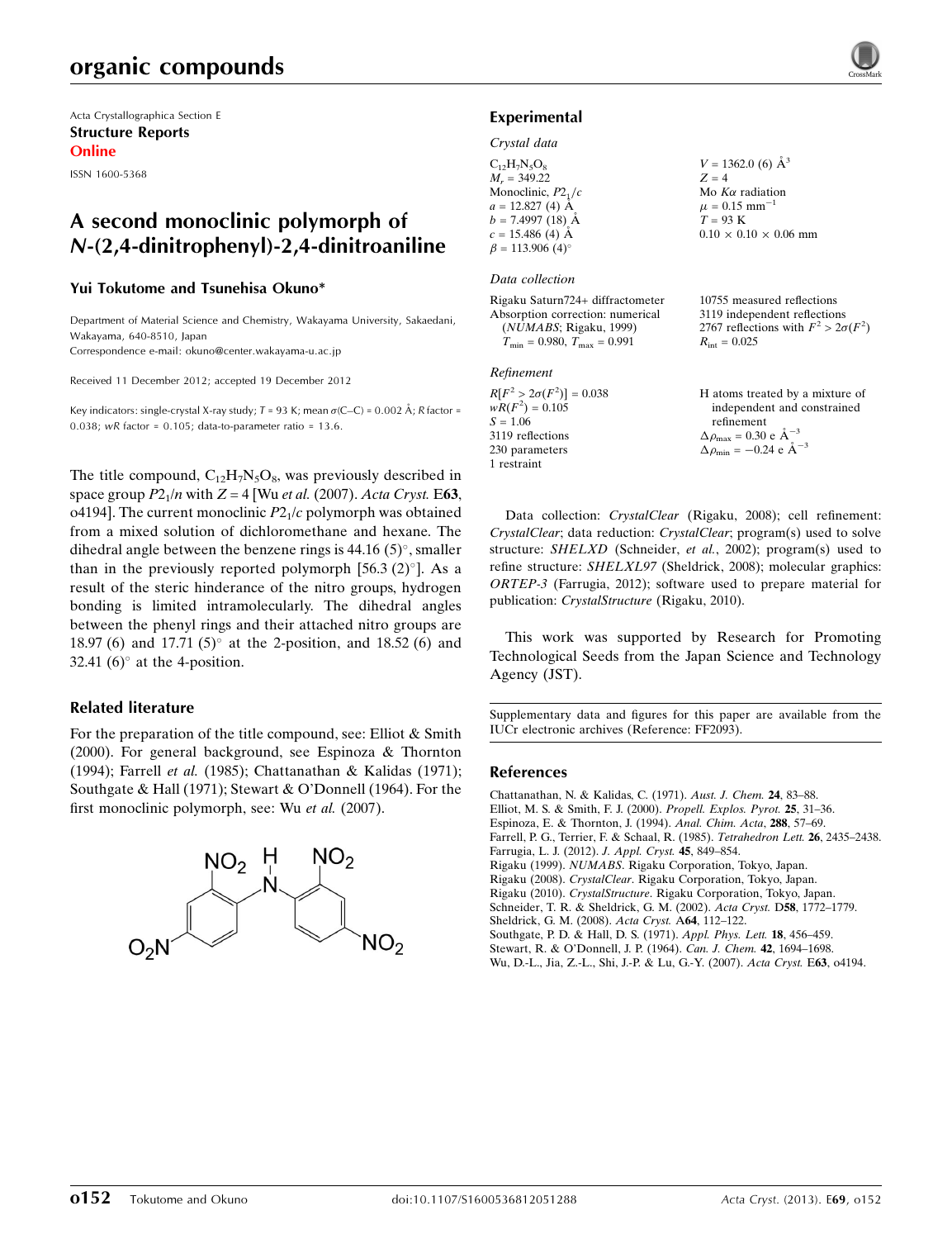# **supporting information**

*Acta Cryst.* (2013). E**69**, o152 [doi:10.1107/S1600536812051288]

## **A second monoclinic polymorph of** *N***-(2,4-dinitrophenyl)-2,4-dinitroaniline**

## **Yui Tokutome and Tsunehisa Okuno**

## **S1. Comment**

The title compound, (I), is a derivative of nitrodiphenylamines which were used in nonlinear optical materials (Southgate & Hall, 1971). And the title compound was also used in smokeless gunpowder as a stabilizer (Espinoza & Thornton, 1994). Previously, (I) was isolated in a monoclinic  $P_2/$ *n* polymorph with  $Z = 4$  (Wu *et al.*, 2007). A new monoclinic *P*2<sub>1</sub>/*c* polymorph was obtained by recrystallization from a mixed solution of dichloromethane and hexane.

The bond lengths and angles of the current molecule were almost similar to those of the reported one. However the significant difference was recognized at the dihedral angle between the two benzene rings. Although the angle of the reported molecule was 56.3 (2)°, that of the current molecule was 44.16 (5)°. Owing to the relatively small dihedral angle, the intramolecular distances between the N-bound H atom and the O atoms of the nitro groups at 2-position became close (Table 1). Because of the steric hinderance of the nitro groups, hydrogen-bondings are limited within the molecule.

The intermolecular contact was recognized between the oxygen atoms of the nitro groups, where the distances were 2.8032 (14) Å for O4···O4i and 2.8859 (17) Å for O7···O7ii [Symmetry codes: (i) -*x*, -*y* + 1, -*z* + 1; (ii) -*x* + 1, -*y* + 1, -*z*] (Figure 2).

## **S2. Experimental**

Preparation of the title compound was carried out according to the reported procedure (Elliot & Smith, 2000). Single crystals with sufficient quality for X-ray crystallographical analysis were prepared by recrystallization from a mixed solution of dichloromethane and hexane.

## **S3. Refinement**

The C-bound H atoms were placed at ideal positions and were refined as riding on their parent C atoms. *U*iso(H) values of the H atoms were set at 1.2*U*<sub>eq</sub>(parent atom). The N-bound H atom was obtained from a difference Fourier map and was refined isotropically with the restriction of N—H range between 0.807 Å and 0.847 Å.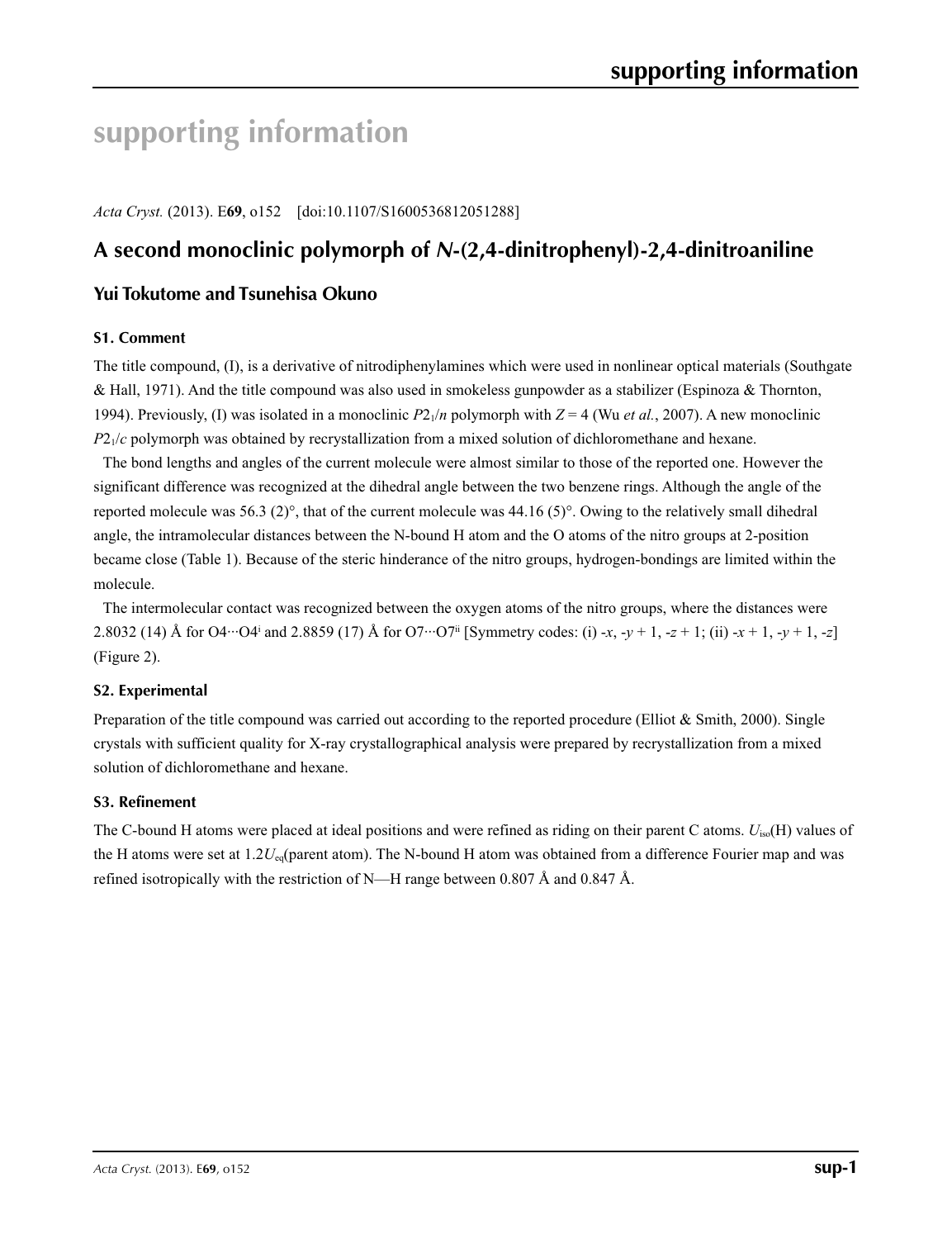

## **Figure 1**

The asymmetric unit of the title compound with atom-numbering scheme. Displacement ellipsoids are drawn at the 50% probability level and H atoms are shown as small spheres.



## **Figure 2**

A view of the intermolecular interactions in the title compound. [Symmetry codes: (i) -*x*, -*y* + 1, -*z* + 1; (ii) -*x* + 1, -*y* + 1, -*z*.]

## *N***-(2,4-Dinitrophenyl)-2,4-dinitroaniline**

*Crystal data*

```
C_{12}H_7N_5O_8M_r = 349.22
Monoclinic, P21/c
Hall symbol: -P 2ybc
a = 12.827(4) Å
b = 7.4997(18) Å
c = 15.486 (4) Å
\beta = 113.906 (4)<sup>o</sup>
V = 1362.0 (6) Å<sup>3</sup>
Z = 4
```
*Data collection*

Rigaku Saturn724+ diffractometer Detector resolution: 7.111 pixels mm-1  $F(000) = 712.00$ *D*<sub>x</sub> = 1.703 Mg m<sup>-3</sup> Mo *Kα* radiation, *λ* = 0.71075 Å Cell parameters from 3252 reflections  $\theta$  = 1.7–25.0°  $\mu$  = 0.15 mm<sup>-1</sup> *T* = 93 K Block, yellow  $0.10 \times 0.10 \times 0.06$  mm

*ω* scans Absorption correction: numerical (*NUMABS*; Rigaku, 1999)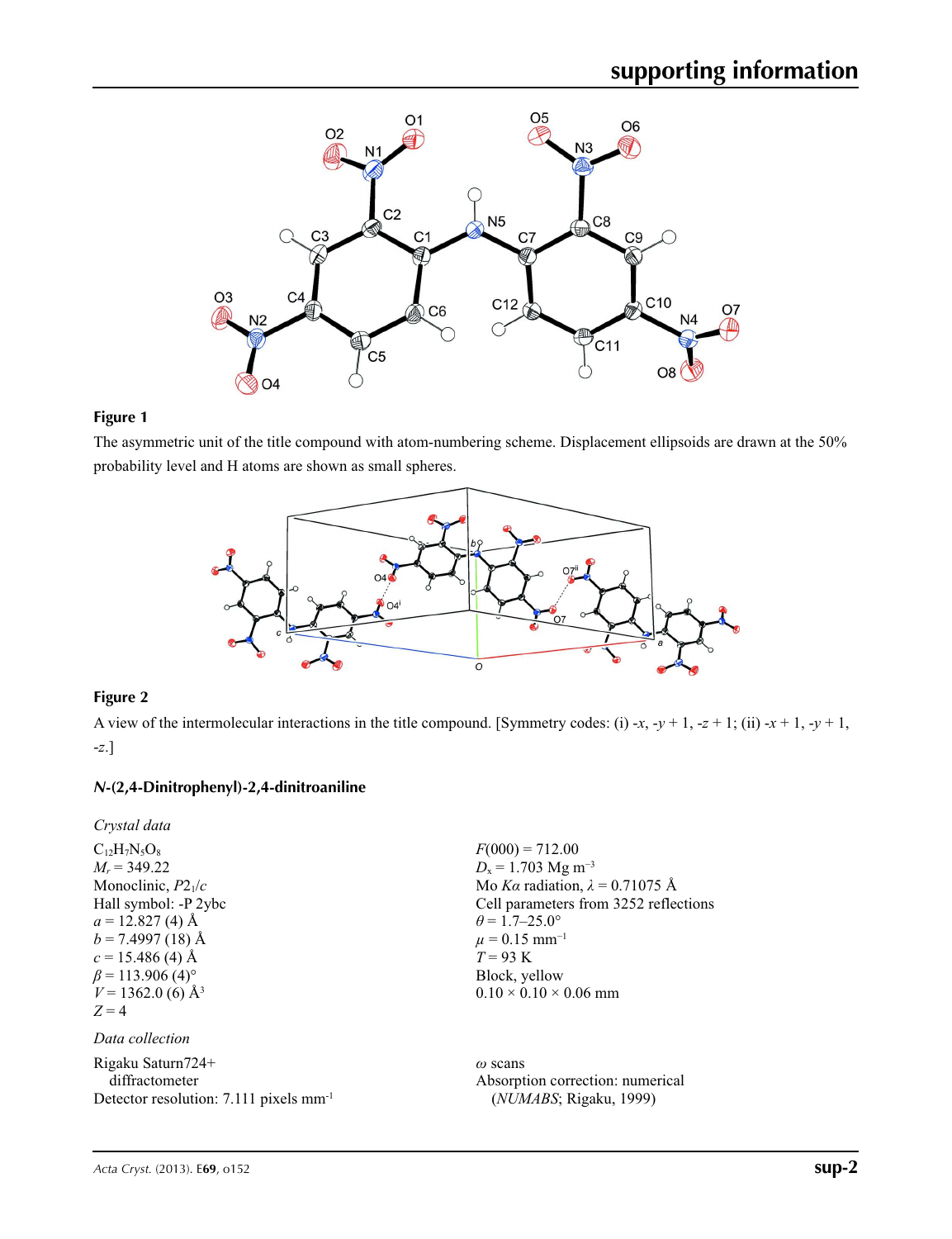| $T_{\min} = 0.980, T_{\max} = 0.991$            | $\theta_{\rm max} = 27.5^{\circ}$                          |
|-------------------------------------------------|------------------------------------------------------------|
| 10755 measured reflections                      | $h = -16 \rightarrow 16$                                   |
| 3119 independent reflections                    | $k=-9 \rightarrow 9$                                       |
| 2767 reflections with $F^2 > 2\sigma(F^2)$      | $l = -20 \rightarrow 17$                                   |
| $R_{\text{int}} = 0.025$                        |                                                            |
| Refinement                                      |                                                            |
| Refinement on $F^2$                             | Secondary atom site location: difference Fourier           |
| $R[F^2 > 2\sigma(F^2)] = 0.038$                 | map                                                        |
| $wR(F^2) = 0.105$                               | Hydrogen site location: inferred from                      |
| $S = 1.06$                                      | neighbouring sites                                         |
| 3119 reflections                                | H atoms treated by a mixture of independent                |
| 230 parameters                                  | and constrained refinement                                 |
| 1 restraint                                     | $w = 1/[\sigma^2(F_0^2) + (0.0621P)^2 + 0.3959P]$          |
| Primary atom site location: structure-invariant | where $P = (F_o^2 + 2F_c^2)/3$                             |
| direct methods                                  | $(\Delta/\sigma)_{\text{max}}$ < 0.001                     |
|                                                 | $\Delta\rho_{\text{max}}$ = 0.30 e Å <sup>-3</sup>         |
|                                                 | $\Delta \rho_{\rm min} = -0.24 \text{ e } \text{\AA}^{-3}$ |

## *Special details*

**Refinement**. Refinement was performed using all reflections. The weighted *R*-factor (*wR*) and goodness of fit (*S*) are based on  $F^2$ . *R*-factor (gt) are based on *F*. The threshold expression of  $F^2 > 2.0 \sigma(F^2)$  is used only for calculating *R*-factor (gt).

|                | $\boldsymbol{x}$ | y           | $\boldsymbol{Z}$ | $U_{\rm iso}*/U_{\rm eq}$ |  |
|----------------|------------------|-------------|------------------|---------------------------|--|
| O <sub>1</sub> | 0.20047(11)      | 1.17542(13) | 0.26262(8)       | 0.0365(3)                 |  |
| O <sub>2</sub> | 0.05323(10)      | 1.20201(15) | 0.29618(8)       | 0.0394(3)                 |  |
| O <sub>3</sub> | $-0.01586(9)$    | 0.79244(13) | 0.50055(8)       | 0.0311(3)                 |  |
| O4             | 0.10386(8)       | 0.57497(13) | 0.56109(7)       | 0.0266(3)                 |  |
| O <sub>5</sub> | 0.38633(8)       | 1.06930(12) | 0.19345(7)       | 0.0269(3)                 |  |
| O <sub>6</sub> | 0.51942(9)       | 0.95498(13) | 0.15832(8)       | 0.0320(3)                 |  |
| O <sub>7</sub> | 0.49908(9)       | 0.34690(13) | 0.05612(8)       | 0.0307(3)                 |  |
| O <sub>8</sub> | 0.32685(9)       | 0.24110(14) | $-0.00794(8)$    | 0.0342(3)                 |  |
| N <sub>1</sub> | 0.13430(11)      | 1.11698(16) | 0.29532(8)       | 0.0275(3)                 |  |
| N2             | 0.06502(9)       | 0.69826(15) | 0.50524(8)       | 0.0226(3)                 |  |
| N <sub>3</sub> | 0.43254(9)       | 0.94107(14) | 0.17261(8)       | 0.0219(3)                 |  |
| N <sub>4</sub> | 0.39828(10)      | 0.34574(15) | 0.04416(8)       | 0.0239(3)                 |  |
| N <sub>5</sub> | 0.27075(10)      | 0.84682(15) | 0.25374(8)       | 0.0214(3)                 |  |
| C1             | 0.22104(10)      | 0.81023(17) | 0.31590(9)       | 0.0203(3)                 |  |
| C <sub>2</sub> | 0.15384(11)      | 0.93838(16) | 0.33691(9)       | 0.0208(3)                 |  |
| C <sub>3</sub> | 0.10120(10)      | 0.90156(17) | 0.39745(9)       | 0.0213(3)                 |  |
| C4             | 0.11840(10)      | 0.73735(17) | 0.43976(9)       | 0.0204(3)                 |  |
| C <sub>5</sub> | 0.18727(11)      | 0.60873(18) | 0.42471(9)       | 0.0224(3)                 |  |
| C6             | 0.23805(11)      | 0.64557(17) | 0.36361(9)       | 0.0225(3)                 |  |
| C7             | 0.29803(10)      | 0.72531(16) | 0.19943(8)       | 0.0187(3)                 |  |
| C8             | 0.37954(10)      | 0.76573(16) | 0.16216(8)       | 0.0188(3)                 |  |
| C9             | 0.41439(10)      | 0.64030(17) | 0.11350(9)       | 0.0195(3)                 |  |
| C10            | 0.36121(11)      | 0.47701(17) | 0.09526(9)       | 0.0205(3)                 |  |
| C11            | 0.27257(11)      | 0.43627(16) | 0.12204(9)       | 0.0206(3)                 |  |

*Fractional atomic coordinates and isotropic or equivalent isotropic displacement parameters (Å<sup>2</sup>)*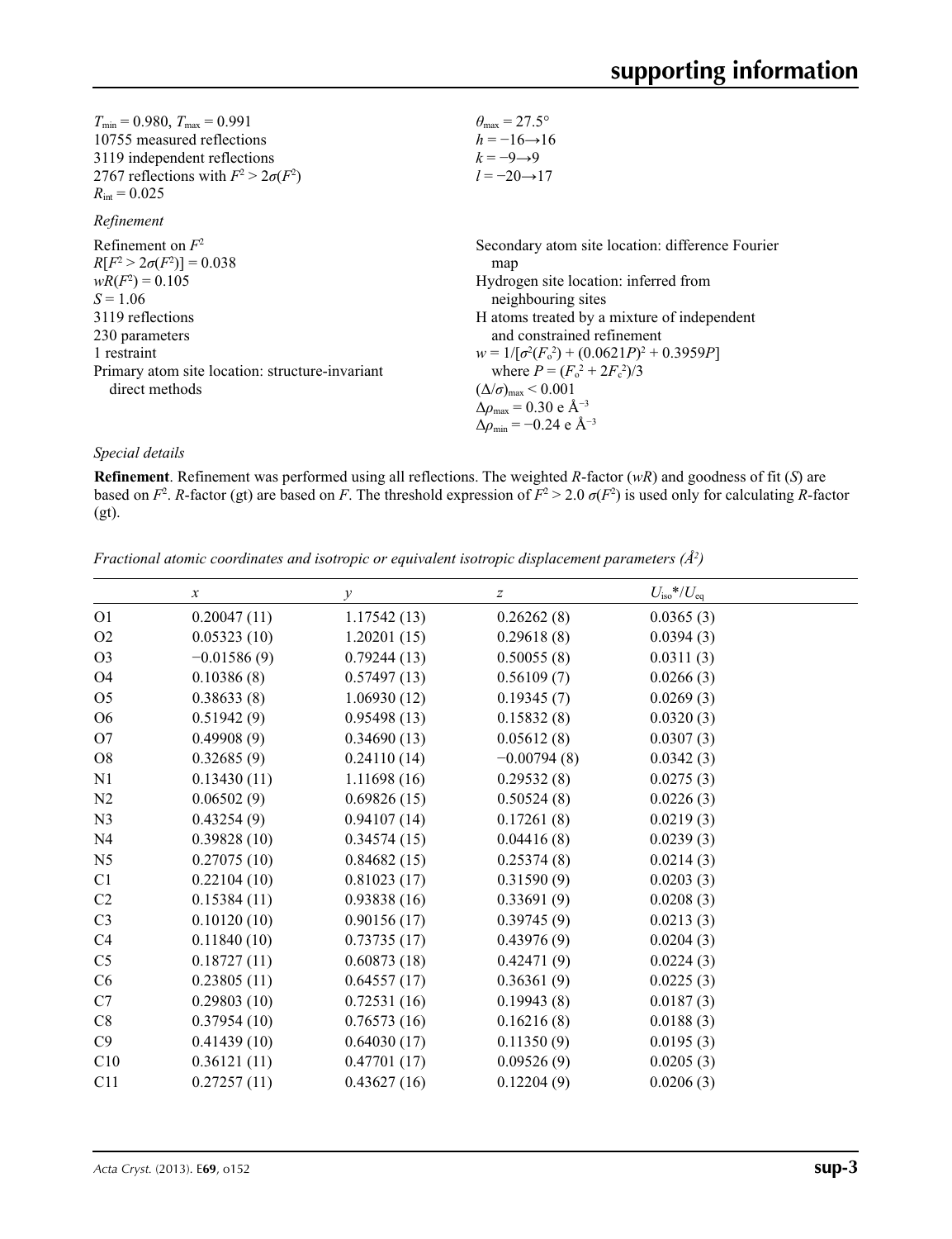# **supporting information**

| C12            | 0.24341(11) | 0.55830(16) | 0.17484(9) | 0.0203(3)    |  |
|----------------|-------------|-------------|------------|--------------|--|
| H1             | 0.2801(16)  | 0.952(2)    | 0.2451(14) | $0.038(5)$ * |  |
| H <sub>3</sub> | 0.0544      | 0.9880      | 0.4093     | $0.0255*$    |  |
| H <sub>5</sub> | 0.1991      | 0.4970      | 0.4561     | $0.0268*$    |  |
| H <sub>6</sub> | 0.2855      | 0.5583      | 0.3534     | $0.0270*$    |  |
| H9             | 0.4734      | 0.6666      | 0.0933     | $0.0234*$    |  |
| H11            | 0.2329      | 0.3262      | 0.1042     | $0.0247*$    |  |
| H12            | 0.1849      | 0.5293      | 0.1953     | $0.0243*$    |  |
|                |             |             |            |              |  |

|  | Atomic displacement parameters $(\AA^2)$ |  |  |
|--|------------------------------------------|--|--|
|--|------------------------------------------|--|--|

|                | $U^{11}$  | $U^{22}$  | $U^{33}$  | $U^{12}$     | $U^{13}$  | $U^{23}$     |
|----------------|-----------|-----------|-----------|--------------|-----------|--------------|
| O <sub>1</sub> | 0.0599(8) | 0.0210(5) | 0.0403(6) | 0.0029(5)    | 0.0325(6) | 0.0031(5)    |
| O <sub>2</sub> | 0.0495(7) | 0.0330(6) | 0.0393(6) | 0.0225(5)    | 0.0216(6) | 0.0098(5)    |
| O <sub>3</sub> | 0.0316(6) | 0.0280(6) | 0.0434(6) | $-0.0010(4)$ | 0.0251(5) | $-0.0082(5)$ |
| O4             | 0.0290(5) | 0.0291(6) | 0.0226(5) | $-0.0063(4)$ | 0.0114(4) | $-0.0003(4)$ |
| O <sub>5</sub> | 0.0327(5) | 0.0179(5) | 0.0320(6) | $-0.0010(4)$ | 0.0151(5) | $-0.0030(4)$ |
| O <sub>6</sub> | 0.0302(5) | 0.0300(6) | 0.0426(6) | $-0.0109(4)$ | 0.0216(5) | $-0.0085(5)$ |
| O <sub>7</sub> | 0.0326(6) | 0.0273(6) | 0.0407(6) | 0.0021(4)    | 0.0235(5) | $-0.0013(5)$ |
| O <sub>8</sub> | 0.0425(6) | 0.0285(6) | 0.0356(6) | $-0.0094(5)$ | 0.0200(5) | $-0.0136(5)$ |
| N1             | 0.0387(7) | 0.0217(6) | 0.0225(6) | 0.0071(5)    | 0.0128(5) | 0.0006(5)    |
| N2             | 0.0233(6) | 0.0234(6) | 0.0239(6) | $-0.0053(5)$ | 0.0124(5) | $-0.0069(5)$ |
| N <sub>3</sub> | 0.0248(6) | 0.0201(6) | 0.0208(5) | $-0.0039(4)$ | 0.0092(5) | $-0.0016(4)$ |
| N <sub>4</sub> | 0.0316(6) | 0.0194(6) | 0.0253(6) | $-0.0016(5)$ | 0.0164(5) | $-0.0010(5)$ |
| N <sub>5</sub> | 0.0291(6) | 0.0163(6) | 0.0223(6) | 0.0017(5)    | 0.0140(5) | $-0.0001(4)$ |
| C1             | 0.0214(6) | 0.0210(6) | 0.0189(6) | 0.0018(5)    | 0.0087(5) | $-0.0010(5)$ |
| C <sub>2</sub> | 0.0238(6) | 0.0174(6) | 0.0198(6) | 0.0030(5)    | 0.0074(5) | $-0.0005(5)$ |
| C <sub>3</sub> | 0.0209(6) | 0.0208(6) | 0.0219(6) | 0.0028(5)    | 0.0084(5) | $-0.0045(5)$ |
| C4             | 0.0209(6) | 0.0223(6) | 0.0201(6) | $-0.0015(5)$ | 0.0104(5) | $-0.0032(5)$ |
| C <sub>5</sub> | 0.0251(6) | 0.0197(6) | 0.0234(6) | 0.0034(5)    | 0.0110(5) | 0.0024(5)    |
| C6             | 0.0258(6) | 0.0205(7) | 0.0238(6) | 0.0066(5)    | 0.0125(5) | 0.0018(5)    |
| C7             | 0.0207(6) | 0.0185(6) | 0.0169(6) | 0.0027(5)    | 0.0076(5) | 0.0013(5)    |
| C8             | 0.0208(6) | 0.0166(6) | 0.0186(6) | $-0.0010(5)$ | 0.0076(5) | 0.0004(5)    |
| C9             | 0.0202(6) | 0.0204(6) | 0.0196(6) | $-0.0003(5)$ | 0.0097(5) | 0.0010(5)    |
| C10            | 0.0241(6) | 0.0184(6) | 0.0207(6) | 0.0011(5)    | 0.0108(5) | $-0.0018(5)$ |
| C11            | 0.0228(6) | 0.0164(6) | 0.0224(6) | $-0.0008(5)$ | 0.0091(5) | 0.0005(5)    |
| C12            | 0.0218(6) | 0.0190(6) | 0.0218(6) | 0.0007(5)    | 0.0107(5) | 0.0019(5)    |

*Geometric parameters (Å, º)*

| $O1 - N1$ | 1.232(3)   | $C3-C4$     | 1.3702(19) |
|-----------|------------|-------------|------------|
| $O2 - N1$ | 1.225(2)   | $C4 - C5$   | 1.390(2)   |
| $O3 - N2$ | 1.2327(17) | $C5-C6$     | 1.377(3)   |
| $O4 - N2$ | 1.2256(15) | $C7-C8$     | 1.417(2)   |
| $O5 - N3$ | 1.2391(16) | $C7 - C12$  | 1.4101(17) |
| $O6 - N3$ | 1.2254(19) | $C8-C9$     | 1.388(2)   |
| $O7 - N4$ | 1.2297(18) | $C9 - C10$  | 1.3743(18) |
| $O8 - N4$ | 1.2277(15) | $C10 - C11$ | 1.393(3)   |
|           |            |             |            |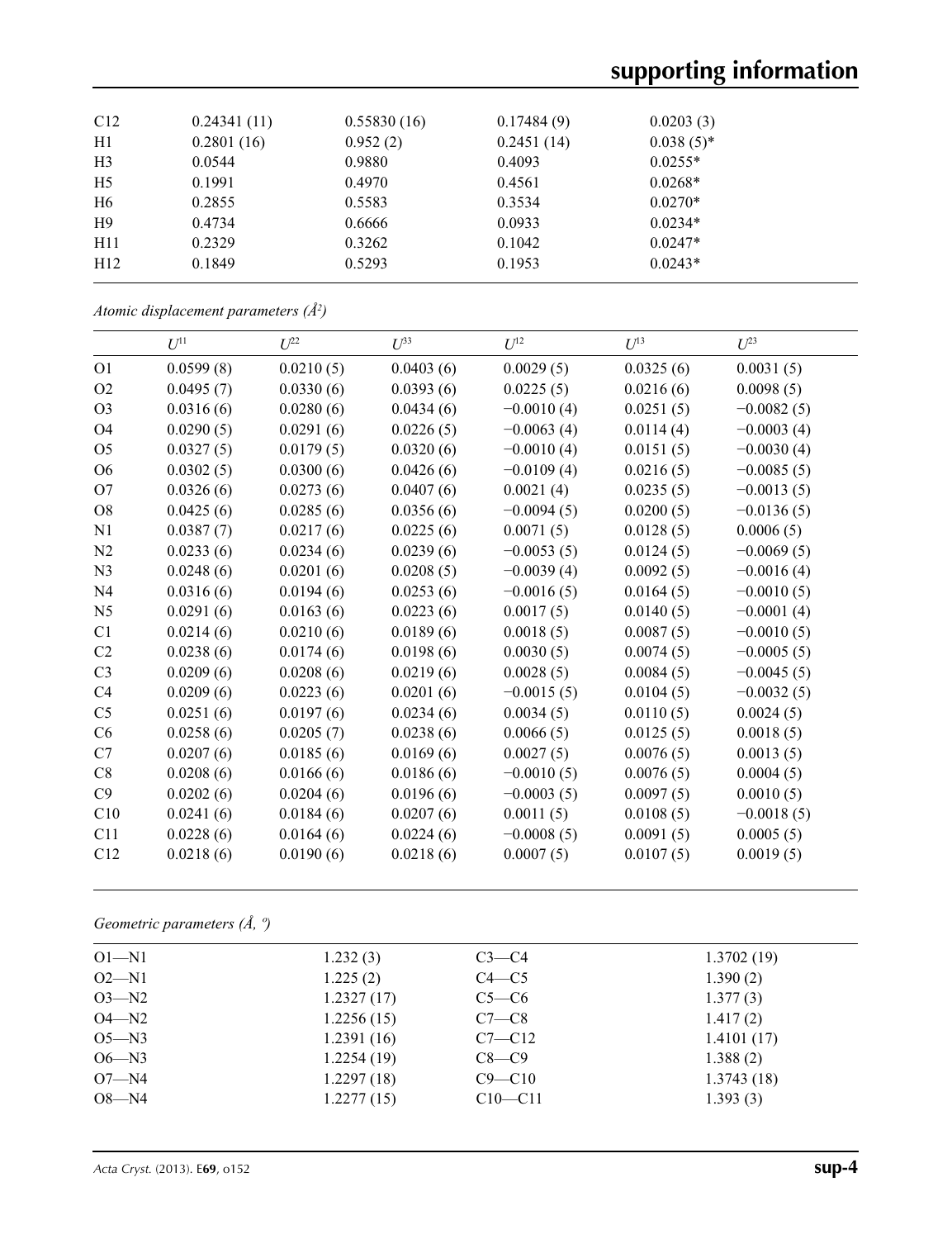| $N1 - C2$                   | 1.4632(18)  | $C11 - C12$                  | 1.376(2)    |
|-----------------------------|-------------|------------------------------|-------------|
| $N2-C4$                     | 1.465(3)    | $N5 - H1$                    | 0.818(16)   |
| $N3-C8$                     | 1.4589(17)  | $C3-H3$                      | 0.950       |
| $N4 - C10$                  | 1.458(2)    | $C5 - H5$                    | 0.950       |
| $N5 - C1$                   | 1.381(3)    | $C6 - H6$                    | 0.950       |
| $N5 - C7$                   | 1.3780(19)  | $C9 - H9$                    | 0.950       |
| $C1-C2$                     | 1.414(2)    | $C11 - H11$                  | 0.950       |
| $C1-C6$                     | 1.4099(19)  | $C12 - H12$                  | 0.950       |
| $C2-C3$                     | 1.387(3)    |                              |             |
|                             |             |                              |             |
| $O1 \cdot 05$               | 3.088(2)    | $C11\cdots O3^{xii}$         | 3.2472(17)  |
| $O1 \cdot \cdot \cdot N5$   | 2.6468(17)  | $C11\cdots$ O5ix             | 3.1014(16)  |
| $O1 \cdots C1$              | 2.8417(18)  | $C11\cdots$ O6viii           | 3.3694(16)  |
| $O1 \cdot \cdot \cdot C3$   | 3.515(2)    | $C11 \cdots C3$ <sup>i</sup> | 3.4945(18)  |
| $O2 \cdot \cdot \cdot Cl$   | 3.5815(19)  | $C12\cdots O1^{ix}$          | 3.3172(19)  |
| $O2 \cdot \cdot \cdot C3$   | 2.6708(18)  | $C12\cdots O3^i$             | 3.5105(16)  |
|                             |             | $C12\cdots O4^i$             |             |
| $O3 \cdot \cdot \cdot C3$   | 2.723(3)    |                              | 3.3640 (16) |
| $O3 \cdot \cdot \cdot C5$   | 3.542(3)    | $C12\cdots$ O6viii           | 3.1876(16)  |
| $O4 \cdot \cdot \cdot C3$   | 3.5146(19)  | $C12 \cdots N2^i$            | 3.2553(16)  |
| $O4 \cdot \cdot \cdot C5$   | 2.739(3)    | $O1 \cdot H1$                | 2.035(18)   |
| $O5 \cdot \cdot \cdot N5$   | 2.6411(18)  | $O2 \cdot \cdot \cdot H3$    | 2.3713      |
| $O5\cdot\cdot\cdot C7$      | 2.8341(17)  | $O3 \cdot \cdot \cdot H3$    | 2.4482      |
| $O5 \cdot \cdot \cdot CO$   | 3.5178(18)  | $O4 \cdot \cdot \cdot H5$    | 2.4671      |
| $O6 \cdots C7$              | 3.592(2)    | $O5 \cdot H1$                | 2.04(3)     |
| $O6 \cdots C9$              | 2.6662(17)  | $O6 \cdot \cdot \cdot H9$    | 2.3573      |
| $O7 \cdot \cdot \cdot C9$   | 2.7557(19)  | $O7 \cdot \cdot \cdot H9$    | 2.5185      |
| $O7 \cdot \cdot \cdot C11$  | 3.512(3)    | $O8 \cdot \cdot \cdot H11$   | 2.5626      |
| $O8\cdot \cdot \cdot C9$    | 3.4712(18)  | $N1 \cdots H1$               | 2.61(3)     |
| $O8 \cdot \cdot \cdot C11$  | 2.795(2)    | $N1 \cdots H3$               | 2.5624      |
| $N1 \cdots N5$              | 2.915(2)    | $N2 \cdots H3$               | 2.6046      |
| $N3 \cdot N5$               | 2.915(2)    | $N2 \cdot \cdot \cdot$ H5    | 2.6223      |
| $C1 \cdots C4$              | 2.785(3)    | $N3 \cdot H1$                | 2.62(3)     |
| $C1 \cdots C12$             | 2.989(2)    | $N3 \cdots H9$               | 2.5577      |
| $C2 \cdots C5$              | 2.7699 (19) | $N4 \cdots H9$               | 2.5895      |
| $C3 \cdots C6$              | 2.791(2)    | $N4 \cdot \cdot \cdot H11$   | 2.6420      |
| $C6 \cdots C7$              | 3.000(3)    | $N5 \cdot \cdot \cdot H6$    | 2.6197      |
| $C6 \cdots C12$             | 3.024(3)    | $N5 \cdot \cdot \cdot H12$   | 2.6261      |
| $C7 \cdots C10$             | 2.790(2)    | $C1 \cdots H3$               | 3.3077      |
| $C8 \cdots C11$             | 2.7718 (18) | $C1 \cdot \cdot \cdot H5$    | 3.2878      |
| $C9 \cdots C12$             | 2.789(3)    | $C1 \cdots H12$              | 2.7283      |
| $O1 \cdots O4^i$            | 3.4158(17)  | $C2 \cdot \cdot \cdot H1$    | 2.55(3)     |
| $O1 \cdots O8$ ii           | 3.3131 (18) | $C2 \cdot \cdot \cdot H6$    | 3.2704      |
| $O1 \cdots C11$ iii         | 3.325(2)    | $C3 \cdots H5$               | 3.2688      |
| $O1 \cdots C12$ iii         | 3.3172 (19) | $C4 \cdot \cdot \cdot H6$    | 3.2423      |
| $O2\cdots O3$ iv            | 3.371(2)    | $C5 \cdot \cdot \cdot H3$    | 3.2742      |
| $O2 \cdots C1$ <sup>v</sup> | 3.3316 (18) | $C5 \cdot \cdot \cdot H12$   | 3.5909      |
|                             |             |                              |             |
| $O2\cdots C2v$              | 3.1637(17)  | $C6 \cdot \cdot \cdot H1$    | 3.12(2)     |
| $O2 \cdots C3$ <sup>v</sup> | 3.2158(17)  | $C6 \cdot \cdot \cdot H12$   | 2.5655      |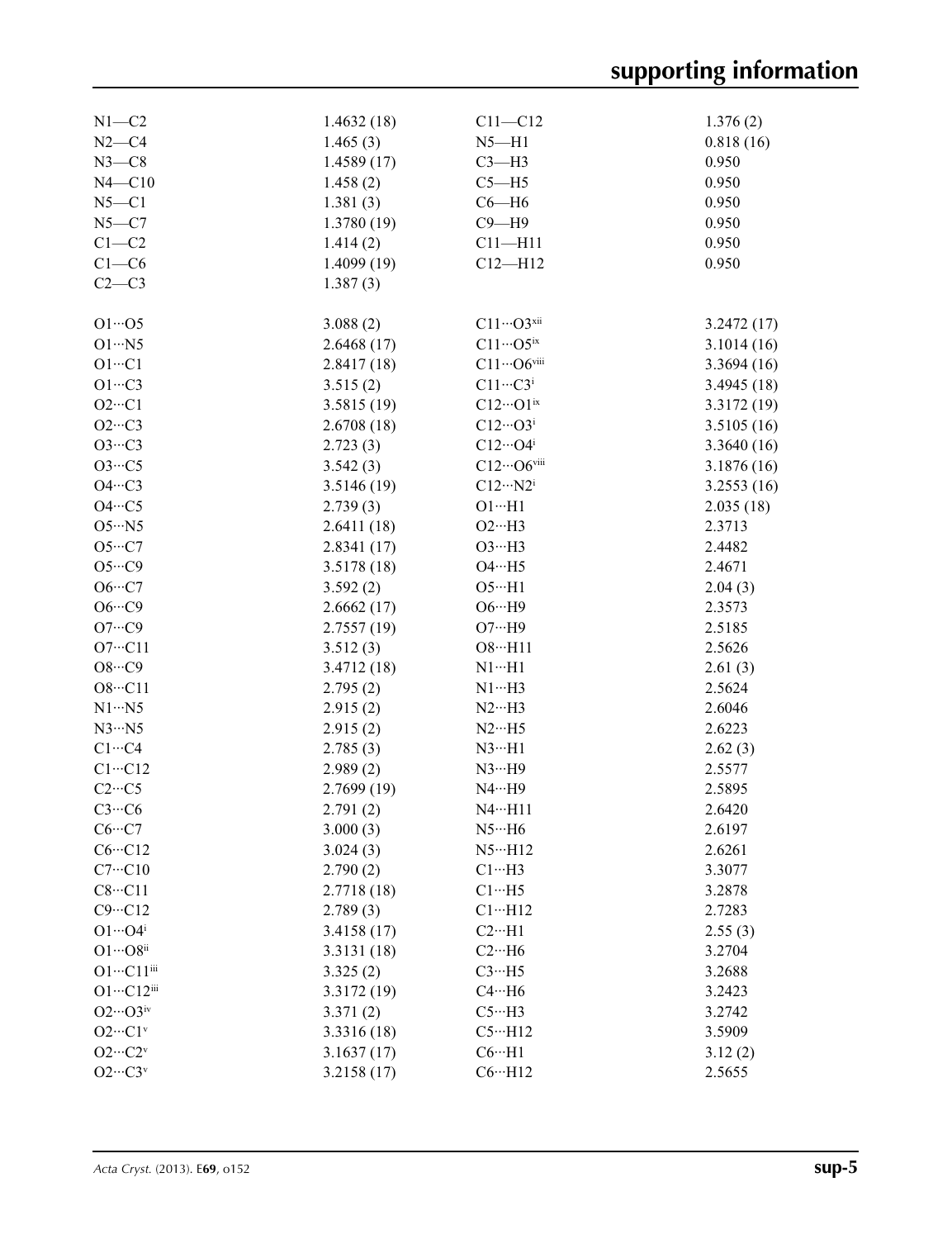| $O2 \cdots C4$ <sup>v</sup>              | 3.4275(18)               | $C7 \cdot \cdot \cdot H6$                 | 2.7548    |
|------------------------------------------|--------------------------|-------------------------------------------|-----------|
| $O2\cdots CO\prime$                      | 3.5735(18)               | $C7 \cdot \cdot H9$                       | 3.3097    |
| $O3\cdots O2^{\rm iv}$                   | 3.371(2)                 | $C7 \cdot \cdot \cdot H11$                | 3.2916    |
| $O3 \cdots O3$ iv                        | 3.1407(16)               | $C8 \cdot \cdot \cdot H1$                 | 2.56(3)   |
| $O3\cdots O4$ <sup>vi</sup>              | 2.9841 (15)              | $C8 \cdot \cdot \cdot H12$                | 3.2676    |
| $O3 \cdots C3$ iv                        | 3.219(2)                 | $C9 \cdot \cdot \cdot H11$                | 3.2733    |
| $O3 \cdot \cdot \cdot C11$ <sup>v</sup>  | 3.2472 (17)              | $C10 \cdots H12$                          | 3.2409    |
| $O3 \cdot \cdot \cdot C12$ <sup>ii</sup> | 3.5105(16)               | $C11\cdots H9$                            | 3.2788    |
| 04…01ii                                  | 3.4158(17)               | $C12\cdots H1$                            | 3.117(16) |
| $O4\cdots O3$ <sup>vi</sup>              | 2.9841(15)               | $C12\cdots H6$                            | 2.5934    |
| $O4\cdots O4$ <sup>vi</sup>              | 2.8032(14)               | $H1 \cdots H6$                            | 3.3837    |
| $O4 \cdots O5$ <sup>ii</sup>             | 3.5329(15)               | $H1 \cdots H12$                           | 3.3738    |
| $O4 \cdots N2^{vi}$                      | 2.8537(16)               | $H5\cdots H6$                             | 2.3240    |
| $O4 \cdot \cdot \cdot N5^{ii}$           | 2.9413(15)               | H6…H12                                    | 2.2687    |
| $O4 \cdots C7$ <sup>ii</sup>             | 2.9516(15)               | $H11 \cdots H12$                          | 2.3223    |
| $O4 \cdots C8$ ii                        | 3.4491(17)               | $O1 \cdots H6$ iii                        | 3.1886    |
| $O4 \cdots C12^{ii}$                     | 3.3640(16)               | $O1 \cdots H11$ iii                       | 2.8814    |
| $O5\cdots O4^i$                          |                          | $O1 \cdot \cdot \cdot H12$ <sup>iii</sup> | 2.8286    |
| $O5\cdots O6$ vii                        | 3.5329(15)<br>3.5844(15) | $O2 \cdot \cdot \cdot H5$ iii             | 3.2826    |
| $O5\cdots O8$ iii                        |                          |                                           |           |
|                                          | 3.1686 (18)              | $O2 \cdot \cdot \cdot H12$ <sup>v</sup>   | 3.3700    |
| $O5 \cdot \cdot \cdot N4$ iii            | 3.1550(18)               | $O3 \cdot \cdot \cdot H3$ <sup>iv</sup>   | 2.3380    |
| $O5\cdots C8$ vii                        | 3.2783(15)               | $O3 \cdot \cdot \cdot H5$ <sup>vi</sup>   | 3.4591    |
| O5…C9vii                                 | 3.0922(15)               | $O3 \cdot \cdot \cdot H11$ <sup>v</sup>   | 2.6054    |
| $O5\cdots C10^{iii}$                     | 3.3717 (18)              | $O3 \cdot \cdot \cdot H12^v$              | 3.4239    |
| O5…C11iii                                | 3.1014(16)               | $O3 \cdot \cdot \cdot H12$ <sup>ii</sup>  | 3.3497    |
| $O6 \cdots O5$ viii                      | 3.5844(15)               | $O4 \cdot \cdot \cdot H1$ <sup>ii</sup>   | 2.837(17) |
| $O6 \cdots O7$ iii                       | 3.2981 (16)              | O4…H11xiii                                | 3.3680    |
| $O6 \cdots O8$ iii                       | 3.4901(15)               | O4…H12ii                                  | 3.5296    |
| O6…N4iii                                 | 3.4499 (16)              | $O5 \cdot \cdot \cdot H5^i$               | 3.5166    |
| $O6 \cdots COvii$                        | 3.563(3)                 | $O5 \cdot \cdot \cdot H9$ vii             | 3.1398    |
| $O6 \cdots C7$ vii                       | 3.2040(15)               | O5…H11iii                                 | 2.7001    |
| $O6 \cdots C8$ vii                       | 3.4525(17)               | $O6 \cdot \cdot \cdot H6$ vii             | 2.6946    |
| $O6 \cdots C9$ vii                       | 3.565(2)                 | $O6 \cdot \cdot \cdot H12$ <sup>vii</sup> | 3.5867    |
| $O6 \cdots C10$ vii                      | 3.493(2)                 | $O7 \cdot \cdot \cdot H1$ <sup>viii</sup> | 3.325(16) |
| $O6 \cdots C11$ vii                      | 3.3694 (16)              | $O7 \cdots H6$ viii                       | 3.3385    |
| $O6 \cdot \cdot \cdot C12$ vii           | 3.1876 (16)              | $O7 \cdot \cdot \cdot H9^x$               | 2.4801    |
| $O7 \cdots O6$ <sup>ix</sup>             | 3.2981 (16)              | $O8 \cdot \cdot \cdot H5^{xi}$            | 2.3330    |
| $O7 \cdots O7$ <sup>x</sup>              | 2.8859(17)               | $O8 \cdot \cdot \cdot H6^{xi}$            | 3.0019    |
| $O7 \cdot \cdot \cdot N4^x$              | 3.3340 (19)              | $O8 \cdot \cdot \cdot H9^x$               | 3.3962    |
| O7…N5viii                                | 3.2158(15)               | $N2 \cdots H3$ iv                         | 3.3587    |
| $O7 \cdot \cdot \cdot C1$ viii           | 3.3356 (17)              | $N2 \cdots H12$ <sup>ii</sup>             | 3.3961    |
| $O7 \cdots COviii$                       | 3.4348 (19)              | $N3 \cdots H5^i$                          | 3.5048    |
| $O7 \cdots C9$ <sup>x</sup>              | 3.241(3)                 | $N4 \cdots H5^{xi}$                       | 3.4883    |
| $O8 \cdot \cdot \cdot O1^1$              | 3.3131 (18)              | $N4 \cdots H9^x$                          | 3.1761    |
| $O8\cdots O5^{ix}$                       | 3.1686 (18)              | $C3 \cdot \cdot \cdot H11$ <sup>ii</sup>  | 3.5899    |
| $O8\cdots O6^{ix}$                       | 3.4901 (15)              | $C3 \cdots H12^v$                         | 3.4898    |
| $O8 \cdot \cdot \cdot N1^i$              | 3.2275(16)               | $C8 \cdots H5^i$                          | 3.5662    |
| $O8 \cdot \cdot \cdot N3^{ix}$           | 3.4127(17)               | $C11 \cdots H3$ <sup>i</sup>              | 3.3966    |
|                                          |                          |                                           |           |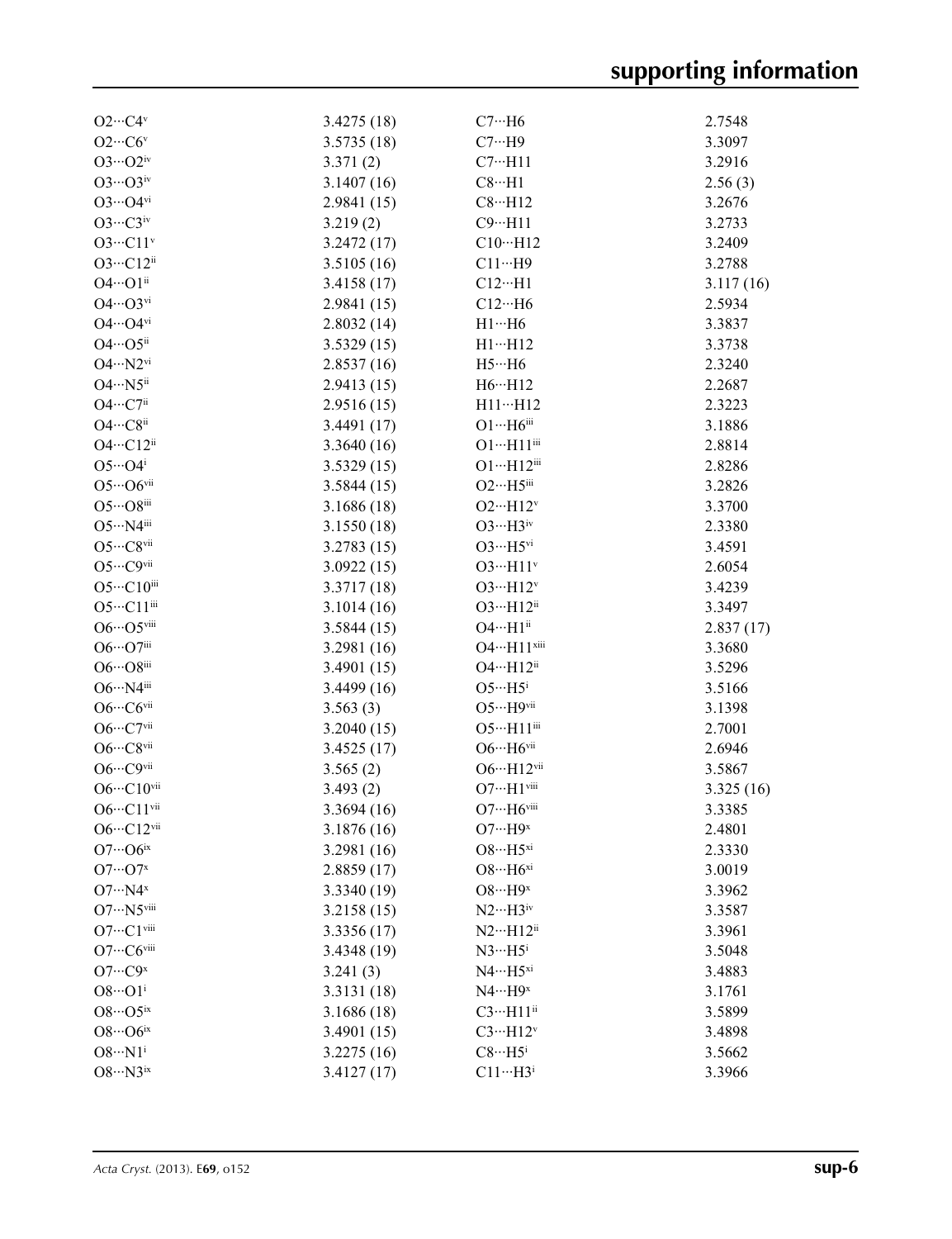| $O8 \cdot \cdot \cdot C2^1$    | 3.4864(16)  | $C12 \cdots H3$ <sup>xii</sup>                | 3.5408     |
|--------------------------------|-------------|-----------------------------------------------|------------|
| $O8\cdot \cdot \cdot C5^{xi}$  | 3.1086 (18) | $H1 \cdots O4$ <sup>i</sup>                   | 2.837(17)  |
| $O8\cdots COxi$                | 3.4391 (18) | $H1\cdots O7$ vii                             | 3.325(16)  |
| $N1 \cdots Q8$ <sup>ii</sup>   | 3.2275(16)  | $H1 \cdots H9$ vii                            | 3.5260     |
| $N2\cdots$ O4 $\rm{vi}$        | 2.8537(16)  | $\rm H1{\cdots}H11^{\rm iii}$                 | 3.4536     |
| $N2 \cdots N2$ <sup>vi</sup>   | 3.3812(18)  | $H3\cdots$ O3iv                               | 2.3380     |
| $N2\cdots C7^{ii}$             | 3.3198(15)  | $H3 \cdots N2^{iv}$                           | 3.3587     |
| $N2 \cdots C12$ <sup>ii</sup>  | 3.2553(16)  | H3…C11ii                                      | 3.3966     |
| N3…O8iii                       | 3.4127(17)  | H3…C12v                                       | 3.5408     |
| N3…N4iii                       | 3.5570(18)  | $H3 \cdots H11$ <sup>ii</sup>                 | 3.2700     |
| N3…C9vii                       | 3.4334(17)  | $H3 \cdots H12^v$                             | 2.8487     |
| $N3 \cdots C10$ <sup>vii</sup> | 3.5052(17)  | $H5\cdots O2^{ix}$                            | 3.2826     |
| $N4\cdots$ O5ix                | 3.1550(18)  | $H5\cdots$ O3vi                               | 3.4591     |
| $N4 \cdots O6^{ix}$            | 3.4499(16)  | $H5\cdots$ O5 <sup>ii</sup>                   | 3.5166     |
| $N4\cdots O7^x$                | 3.3340 (19) | $\rm H5{\cdots}O8^{xiii}$                     | 2.3330     |
| $N4 \cdots N3$ <sup>ix</sup>   | 3.5570 (18) | $H5\cdots N3$ <sup>ii</sup>                   | 3.5048     |
| $N5\cdot \cdot \cdot O4^i$     | 2.9413(15)  | $H5\cdots N4^{xiii}$                          | 3.4883     |
| $N5\cdots$ O7vii               | 3.2158(15)  | $H5\cdots C8$ ii                              | 3.5662     |
| $C1 \cdots O2^{xii}$           | 3.3316 (18) | H5…H11 <sup>xiii</sup>                        | 3.2421     |
| $C1 \cdots O7$ vii             | 3.3356 (17) | $H6\cdots O1^{\rm ix}$                        | 3.1886     |
| $C2\cdots O2^{xii}$            | 3.1637(17)  | H6…O6viii                                     | 2.6946     |
| $C2\cdots O8$ <sup>ii</sup>    | 3.4864(16)  | $\mathrm{H}6\cdots\mathrm{O}7^{\mathrm{vii}}$ | 3.3385     |
| $C3\cdots O2^{xii}$            | 3.2158(17)  | $H6\cdots$ O8xiii                             | 3.0019     |
| $C3 \cdots O3$ iv              | 3.219(2)    | H9…O5viii                                     | 3.1398     |
| $C3 \cdots C11$ <sup>ii</sup>  | 3.4945(18)  | $H9\cdots$ O7 <sup>x</sup>                    | 2.4801     |
| $C4 \cdots O2^{xii}$           | 3.4275 (18) | $H9\cdots Os^{x}$                             | 3.3962     |
| $C5\cdots$ O8xiii              | 3.1086(18)  | $H9 \cdots N4$ <sup>x</sup>                   | 3.1761     |
| $C6\cdots O2^{xii}$            | 3.5735(18)  | $H9 \cdots H1$ viii                           | 3.5260     |
| $C6\cdots$ O6viii              | 3.563(3)    | $H11\cdots O1ix$                              | 2.8814     |
| $C6\cdots O7$ vii              | 3.4348(19)  | $H11\cdots$ O3xii                             | 2.6054     |
| $C6\cdots O8$ xiii             | 3.4391(18)  | $H11\cdots O4^{xi}$                           | 3.3680     |
| $C7 \cdots O4^i$               | 2.9516(15)  | $H11\cdots$ O5ix                              | 2.7001     |
| $C7 \cdots O6$ viii            | 3.2040(15)  | $H11 \cdots C3$ <sup>i</sup>                  | 3.5899     |
| $C7 \cdots N2^i$               | 3.3198(15)  | $H11 \cdots H1$ <sup>ix</sup>                 | 3.4536     |
| $C8 \cdot \cdot \cdot O4^i$    | 3.4491 (17) | $H11 \cdots H3$                               | 3.2700     |
| $C8\cdots$ O5viii              | 3.2783(15)  | $H11 \cdots H5^{xi}$                          | 3.2421     |
| $C8\cdots$ O6viii              | 3.4525(17)  | $H12\cdots O1^{ix}$                           | 2.8286     |
| $C9 \cdots O5$ viii            | 3.0922(15)  | H12…O2xii                                     | 3.3700     |
| $C9\cdots$ O6viii              | 3.565(2)    | H12…O3xii                                     | 3.4239     |
| $C9 \cdots O7$ <sup>x</sup>    | 3.241(3)    | $H12\cdots O3^i$                              | 3.3497     |
| $C9 \cdots N3$ viii            | 3.4334(17)  | $H12\cdots O4^i$                              | 3.5296     |
| $C10\cdots$ O5 <sup>ix</sup>   | 3.3717(18)  | H12…O6viii                                    | 3.5867     |
| $C10\cdots$ O6viii             | 3.493(2)    | $H12 \cdots N2^i$                             | 3.3961     |
| $C10\cdots N3$ viii            | 3.5052(17)  | H12…C3 <sup>xii</sup>                         | 3.4898     |
| $C11 \cdots O1$ <sup>ix</sup>  | 3.325(2)    | $H12 \cdots H3$ <sup>xii</sup>                | 2.8487     |
|                                |             |                                               |            |
| $O1 - N1 - O2$                 | 123.29(13)  | $N5 - C7 - C12$                               | 122.07(14) |
| $O1 - N1 - C2$                 | 118.88(13)  | $C8 - C7 - C12$                               | 116.61(13) |
|                                |             |                                               |            |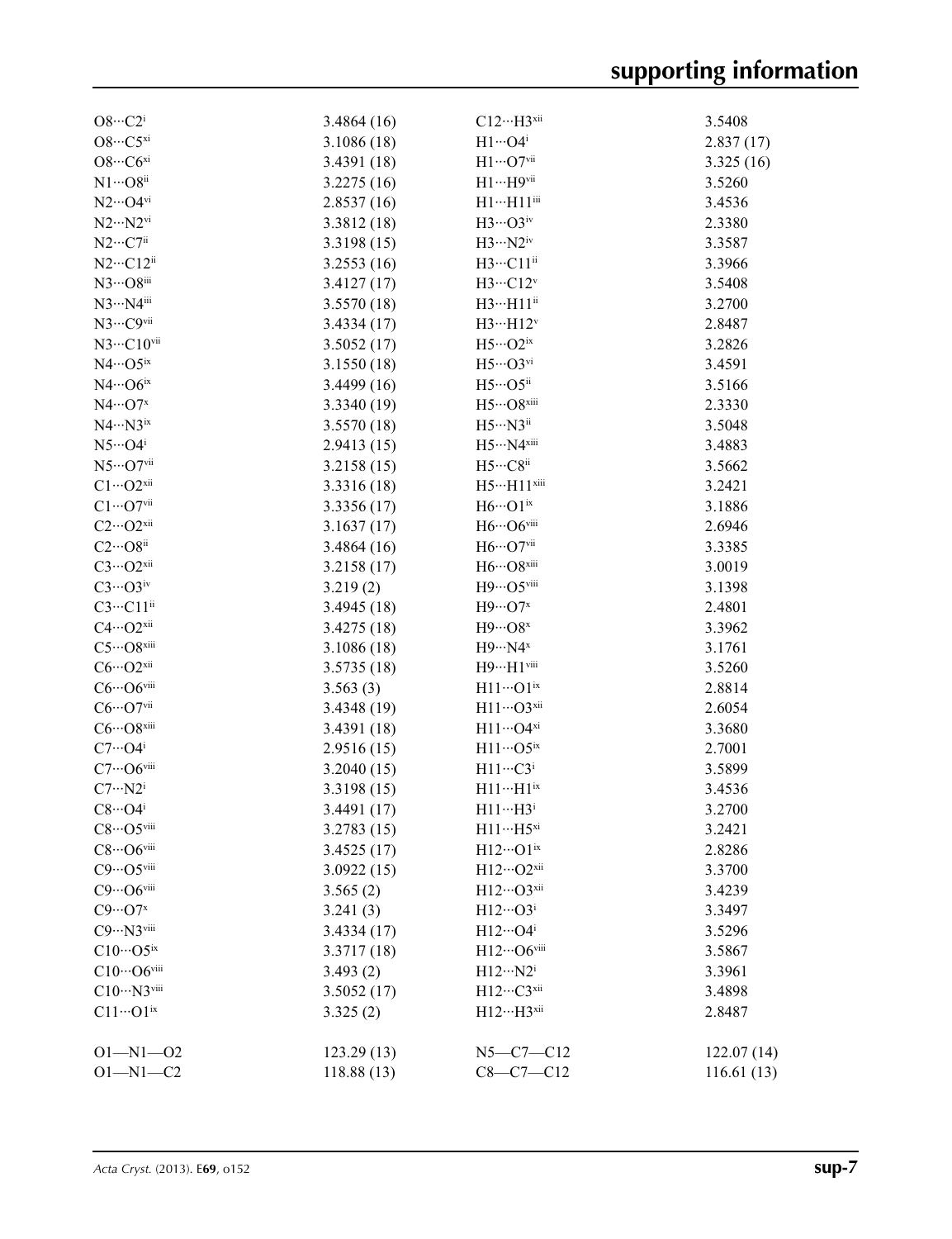| $O2 - N1 - C2$        | 117.82(15)    | $N3 - C8 - C7$         | 122.37(12)   |
|-----------------------|---------------|------------------------|--------------|
| $O3 - N2 - O4$        | 124.45(15)    | $N3 - C8 - C9$         | 115.66(13)   |
| $O3 - N2 - C4$        | 117.57(12)    | $C7 - C8 - C9$         | 121.97(12)   |
| $O4 - N2 - C4$        | 117.98(12)    | $C8 - C9 - C10$        | 118.25(14)   |
| $O5 - N3 - O6$        | 123.16(11)    | $N4 - C10 - C9$        | 117.99(14)   |
| $O5 - N3 - C8$        | 118.54(13)    | $N4 - C10 - C11$       | 119.90(12)   |
| $O6 - N3 - C8$        | 118.28(12)    | $C9 - C10 - C11$       | 122.10(14)   |
| $O7 - N4 - O8$        | 124.24(14)    | $C10-C11-C12$          | 118.83 (12)  |
| $O7 - N4 - C10$       | 117.88(11)    | $C7 - C12 - C11$       | 121.75(15)   |
| $O8 - N4 - C10$       | 117.87(13)    | $C1 - N5 - H1$         | 116.4(17)    |
| $C1 - N5 - C7$        | 126.68(12)    | $C7 - N5 - H1$         | 116.7(17)    |
| $N5-C1-C2$            | 121.48(12)    | $C2-C3-H3$             | 120.863      |
| $N5-C1-C6$            | 121.49(13)    | $C4-C3-H3$             | 120.846      |
| $C2-C1-C6$            | 117.00(14)    | $C4-C5-H5$             | 120.467      |
| $N1-C2-C1$            | 122.18(15)    | $C6-C5-H5$             | 120.467      |
| $N1-C2-C3$            | 115.87(13)    | $C1-C6-H6$             | 119.323      |
| $C1-C2-C3$            | 121.95(12)    | $C5-C6-H6$             | 119.339      |
| $C2-C3-C4$            | 118.29(13)    | $C8-C9-H9$             | 120.873      |
| $N2-C4-C3$            | 118.75(13)    | $C10-C9-H9$            | 120.874      |
| $N2 - C4 - C5$        | 118.97(12)    | $C10 - C11 - H11$      | 120.582      |
| $C3-C4-C5$            | 122.25(15)    | $C12 - C11 - H11$      | 120.588      |
| $C4-C5-C6$            | 119.07(13)    | $C7 - C12 - H12$       | 119.124      |
| $C1-C6-C5$            | 121.34(14)    | $C11 - C12 - H12$      | 119.126      |
| $N5 - C7 - C8$        | 121.27(12)    |                        |              |
|                       |               |                        |              |
| $O1 - N1 - C2 - C1$   | $-20.15(16)$  | $C2-C1-C6-C5$          | 2.79(16)     |
| $O1 - N1 - C2 - C3$   | 160.61(10)    | $C6 - C1 - C2 - N1$    | 177.17(9)    |
| $O2 - N1 - C2 - C1$   | 160.91(10)    | $C6-C1-C2-C3$          | $-3.63(15)$  |
| $O2 - N1 - C2 - C3$   | $-18.34(15)$  | $N1 - C2 - C3 - C4$    | $-178.79(9)$ |
| $O3 - N2 - C4 - C3$   | 19.08(15)     | $C1-C2-C3-C4$          | 1.96(16)     |
| $O3 - N2 - C4 - C5$   | $-162.72(9)$  | $C2-C3-C4-N2$          | 178.83(9)    |
| $O4 - N2 - C4 - C3$   | $-160.66(9)$  | $C2-C3-C4-C5$          | 0.69(16)     |
| $O4 - N2 - C4 - C5$   | 17.55(15)     | $N2-C4-C5-C6$          | $-179.63(9)$ |
| $O5 - N3 - C8 - C7$   | $-17.98(15)$  | $C3 - C4 - C5 - C6$    | $-1.49(16)$  |
| O5-N3-C8-C9           | 162.22(9)     | $C4 - C5 - C6 - C1$    | $-0.34(16)$  |
| $O6 - N3 - C8 - C7$   | 163.56(10)    | $N5 - C7 - C8 - N3$    | $-4.81(15)$  |
| $O6 - N3 - C8 - C9$   | $-16.23(14)$  | $N5 - C7 - C8 - C9$    | 174.97(9)    |
| $O7 - N4 - C10 - C9$  | 32.16(16)     | $N5-C7-C12-C11$        | $-178.78(9)$ |
| $O7 - N4 - C10 - C11$ | $-149.31(11)$ | $C8-C7-C12-C11$        | 3.78(15)     |
| $O8 - N4 - C10 - C9$  | $-147.92(11)$ | $C12-C7-C8-N3$         | 172.65(9)    |
| $O8 - N4 - C10 - C11$ | 30.62(16)     | $C12-C7-C8-C9$         | $-7.57(14)$  |
| $C1 - N5 - C7 - C8$   | $-159.52(10)$ | $N3 - C8 - C9 - C10$   | $-175.18(8)$ |
| $C1 - N5 - C7 - C12$  | 23.16(16)     | $C7-C8-C9-C10$         | 5.02(15)     |
| $C7 - N5 - C1 - C2$   | $-152.59(10)$ | $C8 - C9 - C10 - N4$   | $-179.96(9)$ |
| $C7 - N5 - C1 - C6$   | 29.51 (16)    | $C8-C9-C10-C11$        | 1.54(16)     |
| $N5 - C1 - C2 - N1$   | $-0.82(16)$   | $N4 - C10 - C11 - C12$ | 176.35(9)    |